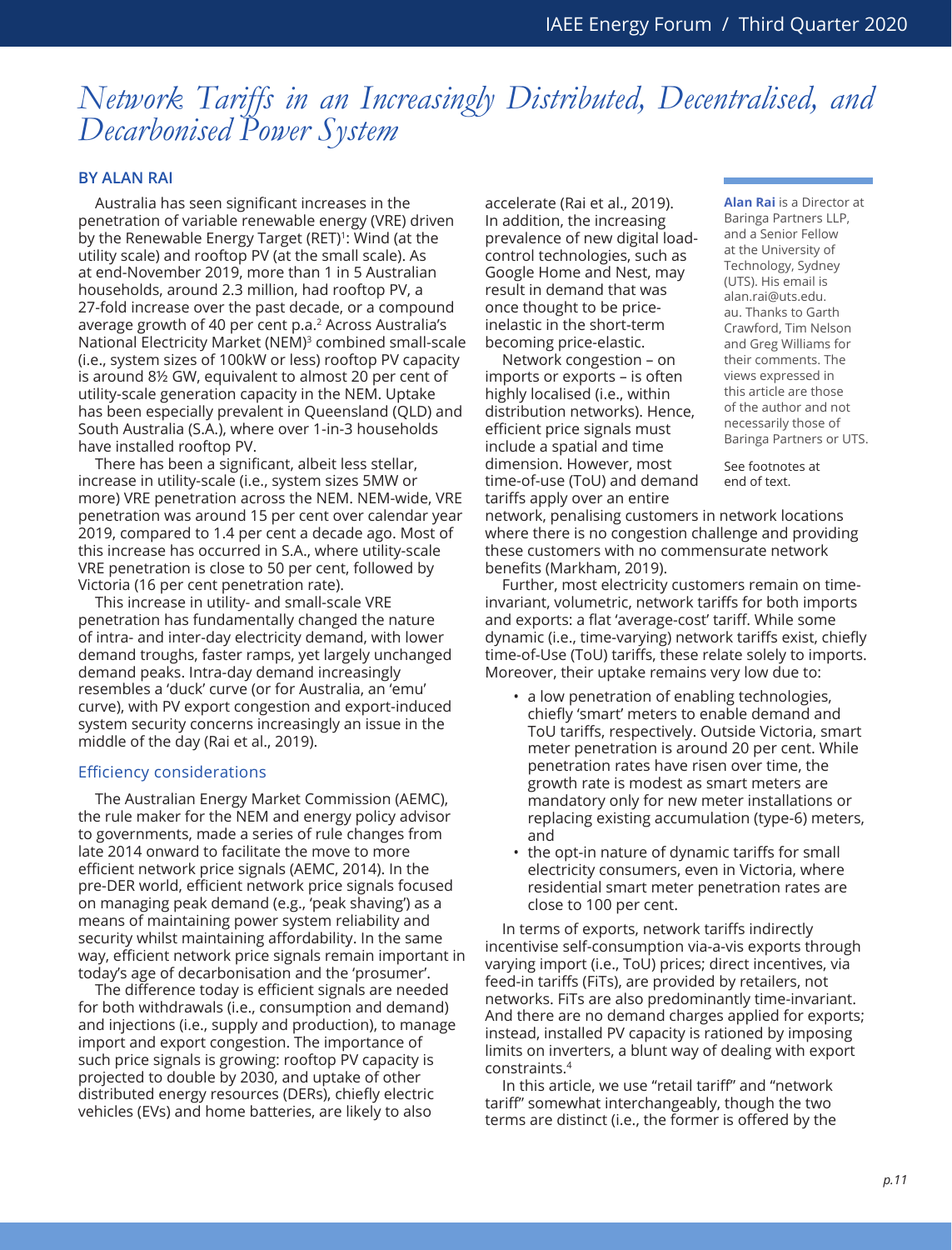retailer; the latter by the network provider). We do this because, in the NEM's experience, most retail tariffs closely resemble the structure of the corresponding network tariff. This is because retailers are unable or unwilling to hedge any basis (i.e., volume) risk arising from differences between retail and network tariff structures.<sup>5</sup> In contrast, there is a multitude of hedging options in relation to wholesale spot prices (such as vertical integration and financial derivatives), despite spot prices being even more dynamic than network prices.6 Therefore, if network tariffs were to become more dynamic and cost-reflective, it is possible retailer tariffs could become similarly so at the margin.

A corollary of this is that, were network tariffs to become more dynamic and cost-reflective, it is likely retailer tariffs would become similarly so.

Finally, the focus below is on retail customers, which include residential customers and other 'small' customers (such as small businesses), as larger customers already face dynamic network prices.

# Equity considerations

Equity is also an important consideration in network tariff design. An equitable tariff could mean one or both of the following:

- Customers pay a "fair share" of the sunk network costs (i.e., costs unrelated to network utilisation). It is not always clear how these costs should be recovered equitably. For example, these costs could be recovered by charging all customers a uniform fixed charge, consistent with the 'sunk' nature of the costs. However, this can be regressive (i.e., low-income, low-consumption customers are disadvantaged). To offset this, the size of fixed charges can be based on customer demand or socioeconomic status (Burger et al., 2020).
- A tariff that accounts for the extent of financial vulnerability (or ability to pay) of customers; for example, a tariff that is consistent with first-, second- or third-degree price discrimination. Inclining-block tariffs were often considered an example of this (Borenstein, 2012). However, these types of tariffs can be regressive when income/wealth and consumption become negatively correlated due to the increased uptake of rooftop PV predominantly by high-income/highwealth households (Rai and Nelson, 2019).

The conventional economist's view is that equity considerations should be best addressed by governments via tax-and-transfer (aka 'redistribution') schemes, rather than by electricity tariff design. However, failures in redistribution schemes, both within the electricity sector (e.g., energy concession schemes) and outside, have undermined this conventional view (Rai and Nelson, 2019).

Furthermore, efficiency and equity can both be enhanced, at least for some tariff designs. Amongst others, Schittekatte et al. (2018), Simshauser (2016),

and Simshauser & Downer (2016) find flat-rate volumetric tariffs to be inefficient and inequitable vis-à-vis both ToU tariffs, and ToU tariffs coupled with capacity charges. Schittekatte et al. (2018) argues ToU tariffs on withdrawals and injections are more efficient and equitable than withdrawal-only ToU (even when coupled with demand charges) tariffs under increasing DER uptake. The ability of certain tariff structures to remain efficient and equitable under rising DER penetration (in particular, PV-cum-battery storage systems) is an active area of research, illustrated by the findings of Schittekatte et al. (2018) vis-à-vis Simshauser (2016).

With this in mind, we now discuss the emergence of more dynamic network tariffs in two of the distribution network areas with the highest VRE penetration rates: S.A., and South East Queensland. Our key finding is that network tariffs need to continually evolve towards a more dynamic state – while proposed tariffs are innovative in nature vis-à-vis past tariffs, they are inherently backward-looking and so likely to result in growing inefficiencies and inequities.

#### *South Australia*

Electricity distributor SA Power Networks (SAPN) is currently trialling a "solar sponge" residential tariff



*Source: SA Power Networks (2019)*

directly with customers (i.e., not via retailers), to inform its 2020-2025 tariff structure statement. This ToU tariff differs from the default tariff (an inclining-block) as shown in the figure.<sup>7</sup>

The "solar sponge" component of the ToU tariff is designed to incentivise households to consume electricity at times of high PV generation. Participation in the trial is limited by SAPN to 7,000 customers (SA Power Networks, 2019). This type of ToU tariff is similar to the 'Sunshine tariff' offered by Western Power Distribution to residential customers in the South West of England during 2016, and similar residential tariffs in parts of North America (Faruqui, 2018).

#### *South-east Queensland*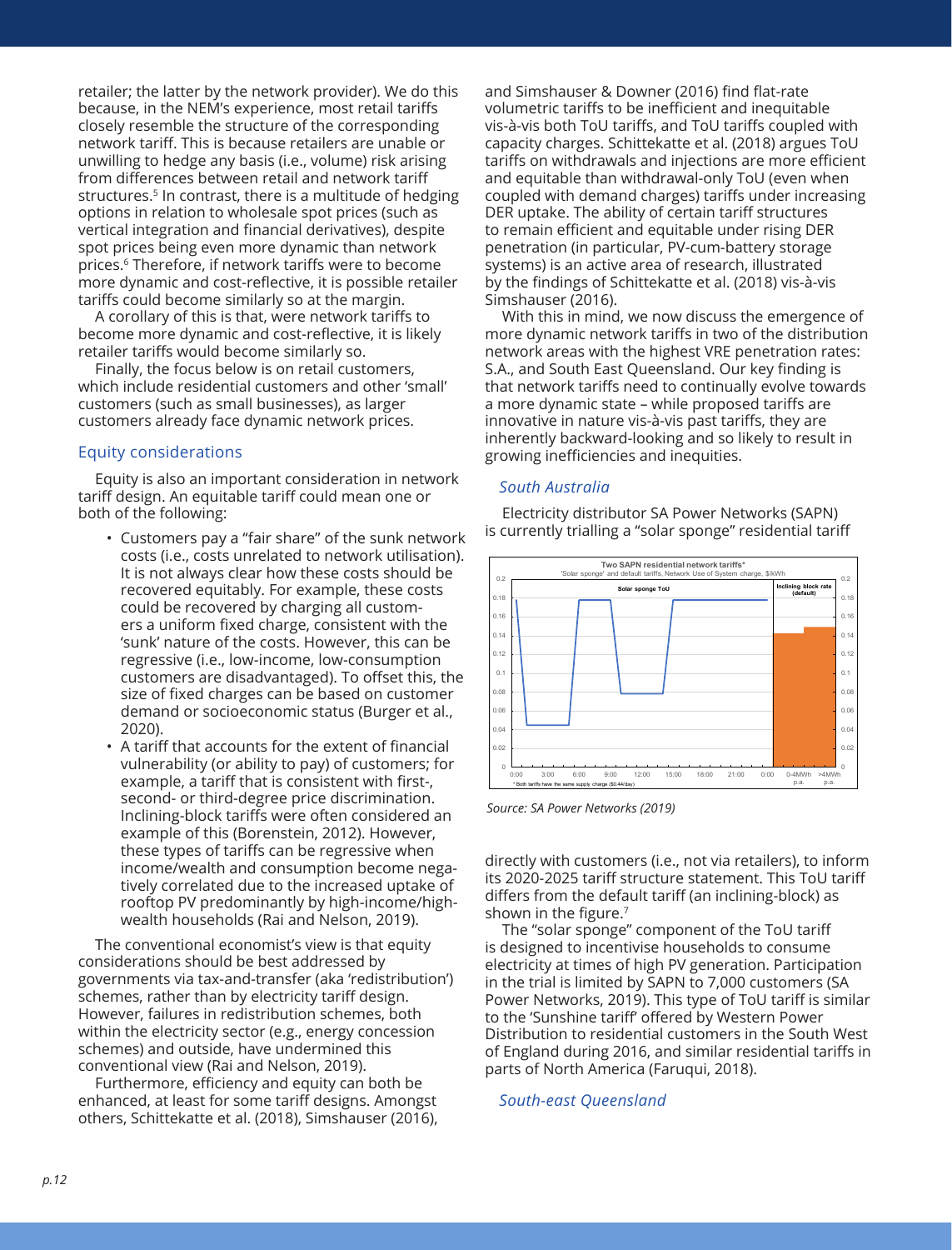Energex, the distribution network provider for South East Queensland, has a two-part tariff as the default, and two optional residential tariffs: (i) a ToU, and (ii) a demand charge coupled with a (two-period) ToU tariff. The ToU and default tariffs are shown in the below figure.<sup>8</sup>

Rooftop PV penetration in some parts of South East Queensland is around 50 per cent, well above the 40 per cent threshold where reverse power flows occur with associated power quality issues (Johnston, 2019). Despite this, Energex does not yet offer a 'solar sponge'-type tariff. Given issues associated with managing the distribution sub-network with such high PV penetration rates, it is likely that some form of control on PV will be needed, via price signals (an incentives-based 'carrot-and-stick' approach) and/or direct network operator control of the devices.

#### Concluding remarks



*Source: Energex (2019)*

While it can be beneficial to wait for DER uptake to reach levels that necessitate new tariffs or changes to existing tariffs – as is the case with the "solar sponge" tariff – the danger is that uptake occurs faster and earlier than expected, resulting in significant crosssubsidies from ex-DER to cum-DER customers, and in higher network augmentation costs while the wrong price signals remain in place. This reactive approach to tariff design allowed the air-conditioner-induced acceleration in peak demand during the 2000s, and the more recent rooftop PV-induced voltage issues. Unless tariffs are designed somewhat pro-actively, inefficiencies and inequities are likely to also occur in relation to the operation and response of EVs and batteries to the wrong price signals.

Constantly revising or redesigning tariff structures to reflect the impact of greater penetration or utilisation of specific DERs is time- and labour-intensive, and also creates other issues such as:

• claims that networks are trying to "tax the sun" (in the case of solar sponge-type tariffs) or obstructing the movement towards greater decentralisation and democratisation of energy supply, whenever new technology-specific tariffs are proposed. However, the alternative to price signals, such as direct control of devices by networks or specifying PV inverter limits, directly disempower consumers in comparison to providing efficient price signals

- increased complexity under a technology-specific approach to tariff design. Even before finalising the design of its 'solar sponge', there were questions about SAPN expanding its controlled load tariffs to include EVs and batteries. Is this technology-specific approach to tariff design likely to be an efficient response to the emergence and proliferation of new technologies (noting the set of DERs is limited only by our imagination)?, and
- a reactive and technology-specific approach to tariff design is easier said than done: customers, having tuned their usage patterns and investment and operational decisions (the latter especially relevant for batteries) to a particular set of prices and time periods, may be highly averse to changes that undermine these decisions.

So, what is the best way forward? In short, a move to network tariffs that are technology-agnostic and based on dynamic charges for withdrawals and injections that are sufficiently future-proofed. This tariff should be the default (i.e., an opt-out) and have the following form:

- a hosting capacity charge (i.e., \$/kVa), based on the nominal limit of net export/import ideally at the connection point, perhaps differentiated by peak and off-peak time periods
- locational ToU charges for withdrawals and injections, to incentivise PV exports at times of high peak demand (and PV self-consumption at other times), which would be especially useful in those sub-network areas where PV hosting capacity is nearing its limits, and
- fixed charges to recover residual sunk costs, taking account of equity considerations (e.g., fixed charges that vary by postcode) as suggested by Burger et al. (2020).

Some degree of network control is likely to be needed even if efficient price signals were in place, reflecting the potential for co-ordination failures and other possible market failures. Such a blend of centralised and decentralised operational decision making is standard practice at the transmission (i.e. wholesale) level, and reflects the inadequacies of relying solely on price signals as a mechanism to coordinate and control decision making.

And what about retail tariffs? Retailers can structure their tariffs in line with dynamic network tariffs, as they have predominantly done to date, or provide other structures more suited to customers' preferences. Declining costs of smart meters and other digitally enabled demand response-enabling devices make the latter more viable today, and increasingly going forward, than historically.

While a dynamic, technology-agnostic, tariff would be time-consuming to design and would create winners and losers, the same applies for the existing